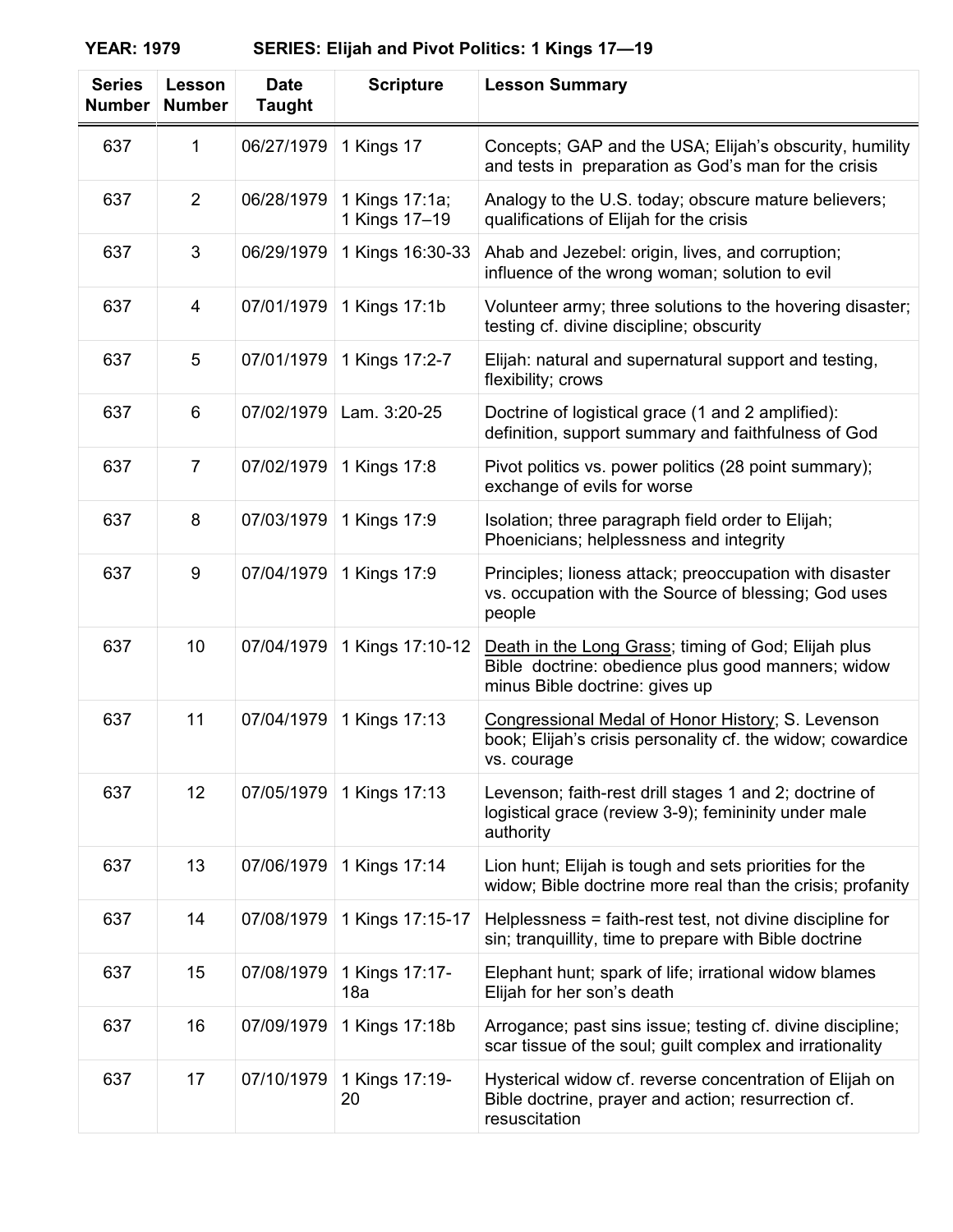| <b>Series</b><br><b>Number</b> | Lesson<br><b>Number</b> | <b>Date</b><br><b>Taught</b> | <b>Scripture</b>       | <b>Lesson Summary</b>                                                                                                            |
|--------------------------------|-------------------------|------------------------------|------------------------|----------------------------------------------------------------------------------------------------------------------------------|
| 637                            | 18                      | 07/11/1979                   | 1 Kings 17:21          | Leopards; importance of divine timing; helpless Elijah<br>identifies the dead boy with the living Word of God                    |
| 637                            | 19                      | 07/12/1979                   | 1 Kings<br>17:22-18:1a | Cape Buffalo; secret to prayer; resuscitation of the boy;<br>widow learns from failure                                           |
| 637                            | 20                      | 07/13/1979                   | 1 Kings 18:1a          | Hippos; spiritual leadership re deliverance of the client<br>nation; moral cf. physical courage; divine laws of<br>economics     |
| 637                            | 21                      | 07/15/1979                   | 1 Kings 18:2-3         | Obedience of Elijah; promotion by God cf. by<br>patronizing evil; reversionists cannot solve crises                              |
| 637                            | 22                      | 07/15/1979                   | 1 Kings 18:4a          | Caligula; crafty women; Elijah cf. Obadiah, human good<br>+ evil; Phoenicians; Baal and the Phallic cult                         |
| 637                            | 23                      | 07/16/1979                   | 1 Kings 18:4b          | Welfarism; motivation, divine good vs. human good;<br>moral cf. inspirational gambler's courage                                  |
| 637                            | 24                      | 07/17/1979                   | 1 Kings 18:5           | Crocodiles; no solutions while in the cosmos system;<br>wrong priorities, compromise with evil                                   |
| 637                            | 25                      | 07/18/1979                   | 1 Kings 18:6-7         | Incompetence preoccupies with social action;<br>reversionist's compromise and flattery for promotion                             |
| 637                            | 26                      | 07/19/1979                   | 1 Kings 18             | Principle: pivot vs. power politics, Obadiah compromise<br>and abuse of logistical grace                                         |
| 637                            | 27                      | 07/20/1979                   | 1 Kings 18:8           | Rhinos; pivot vs. power politics; apologists; disloyalty;<br>the devil's flunky; ends and means                                  |
| 637                            | 28                      | 07/22/1979                   | 1 Kings 18:9           | U.S. yields to communists; Houston; hypersensitivity of<br>arrogance of the flunky toward spiritual paranoia                     |
| 637                            | 29                      | 07/22/1979                   | 1 Kings 18:10-13       | Power politics: fear of conspiracy, distort and intimidate<br>the pivot, violence and social action                              |
| 637                            | 30                      | 07/27/1979                   | 1 Kings 18:14-15       | Superimposing your fears and thoughts on others;<br>logistical grace for reversionists; integrity of pivot<br>politics           |
| 637                            | 31                      | 07/29/1979                   | 1 Kings 18:14-16       | Libs and change; sin vs. thought; divine, personal and<br>professional integrity; Elijah in control                              |
| 637                            | 32                      | 07/29/1979                   | 1 Kings 18:17-18       | Great Captain: Subati; operation patsy; false accusation<br>by corruptors of Israel; doctrine of idolatry                        |
| 637                            | 33                      | 07/30/1979                   | 1 Kings 18:19-20       | Welfare as theft; risk-free society; Baal Melquart<br>Pantheon; rise of the Phoenicians; Northern Kingdom of<br>Israel           |
| 637                            | 34                      | 07/31/1979                   | 1 Kings 18:21a         | Honor Code of the U.S. Military Academy; leadership<br>integrity vs. morality; eight delusions of public opinion,<br>gun control |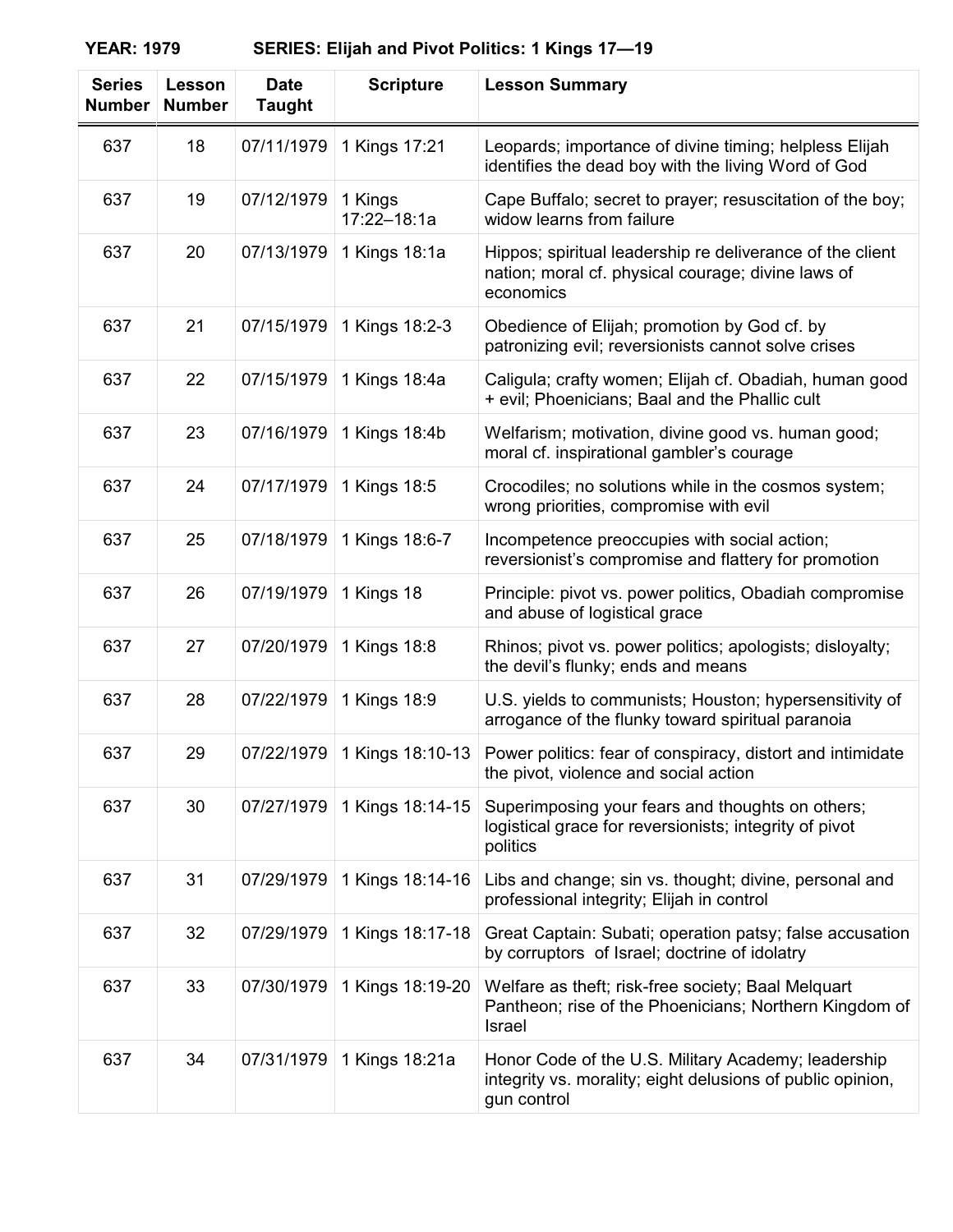| <b>Series</b><br><b>Number</b> | Lesson<br><b>Number</b> | <b>Date</b><br><b>Taught</b> | <b>Scripture</b>         | <b>Lesson Summary</b>                                                                                                                                                         |
|--------------------------------|-------------------------|------------------------------|--------------------------|-------------------------------------------------------------------------------------------------------------------------------------------------------------------------------|
| 637                            | 35                      | 08/01/1979                   | 1 Kings 18:21            | Vacillation between God and Baal; postulates of<br>integrity; pivot role in preservation of Northern Kingdom<br>of Israel; true controversy; compromise produces<br>confusion |
| 637                            | 36                      | 08/02/1979                   | 1 Kings 18:22-24         | Satan's policy; control of what you rule; challenge to<br>power politics; fire worship; contest                                                                               |
| 637                            | 37                      | 08/03/1979                   | 1 Kings 18:25            | Mental control of the body, adrenalin and emotion;<br>crisis; public opinions and majority vs. God                                                                            |
| 637                            | 38                      | 08/05/1979                   | 1 Kings 18:26            | Animal sacrifices as training aids re blood of Christ;<br>fallacies of religion; insults                                                                                      |
| 637                            | 39                      | 08/05/1979                   | 1 Kings 18:27            | Doctrine of demonism (review); Elijah's sanctified<br>sarcasm, moral and physical courage and control                                                                         |
| 637                            | 40                      | 08/06/1979                   | 1 Kings 18:28-30         | Baal and the tongues crowd; human righteousness vs.<br>God's perfect righteousness; wise pivot; volition;<br>evangelist function; the Altar                                   |
| 637                            | 41                      | 08/07/1979                   | 1 Kings 18:30-31         | USMC and Guadalcanal; 3 mountains; doctrine of the<br>covenants to Israel (revised) and the Mosaic Law                                                                        |
| 637                            | 42                      | 08/08/1979                   | 1 Kings 18:32-35         | Prayer training; Jesus Christ and the problems of man;<br>Guadalcanal; Elijah obeys the rules of humility and<br>asserts authority                                            |
| 637                            | 43                      | 08/09/1979                   | 1 Kings 18:36a           | Bloody ridge; doctrine of prayer: effectiveness and why<br>unanswered; food offering of scarce water                                                                          |
| 637                            | 44                      | 08/10/1979                   | 1 Kings 18:36b-<br>37    | Guadalcanal; MINCHAH offerings and scarce water;<br>preoccupation with property; confidence of Elijah's<br>public prayers                                                     |
| 637                            | 45                      | 08/12/1979                   | 1 Kings 18:37-40         | Fire of judgment; authority and freedom; Elijah's<br>arrogant error; violence; martyrdom                                                                                      |
| 637                            | 46                      | 08/12/1979                   | 1 Kings 18:40            | Error of Elijah; arrogance ruins the capacity for<br>authority; doctrine of the theology of God's perfect plan                                                                |
| 637                            | 47                      | 08/14/1979                   | 1 Kings 18:41-42         | Guadalcanal; Elijah's abuse of authority; politicians<br>useless; divine prosperity vs. human government                                                                      |
| 637                            | 48                      | 08/14/1979                   | 1 Kings 18:43-46         | Nicaragua; divine prosperity vs. human government;<br>good manners; believer involvement in power politics;<br>power politics; power of prevailing prayer; marathon<br>runner |
| 637                            | 49                      | 08/15/1979                   | 1 Kings 19               | Introduction; Genghis Khan; pivot vs. power politics;<br>problems, crises and change vs. freedom                                                                              |
| 637                            | 50                      | 08/16/1979                   | 1 Kings 19               | Pivot vs. power politics (review of points A-C); Elijah's<br>compromise with power politics; violence                                                                         |
| 637                            | 51                      | 08/17/1979                   | 1 Kings 19;<br>Rom. 8:28 | Introduction: Rom. 8:28 and the faith-rest drill stage 1;<br>suffering: divine discipline cf. FTX testing                                                                     |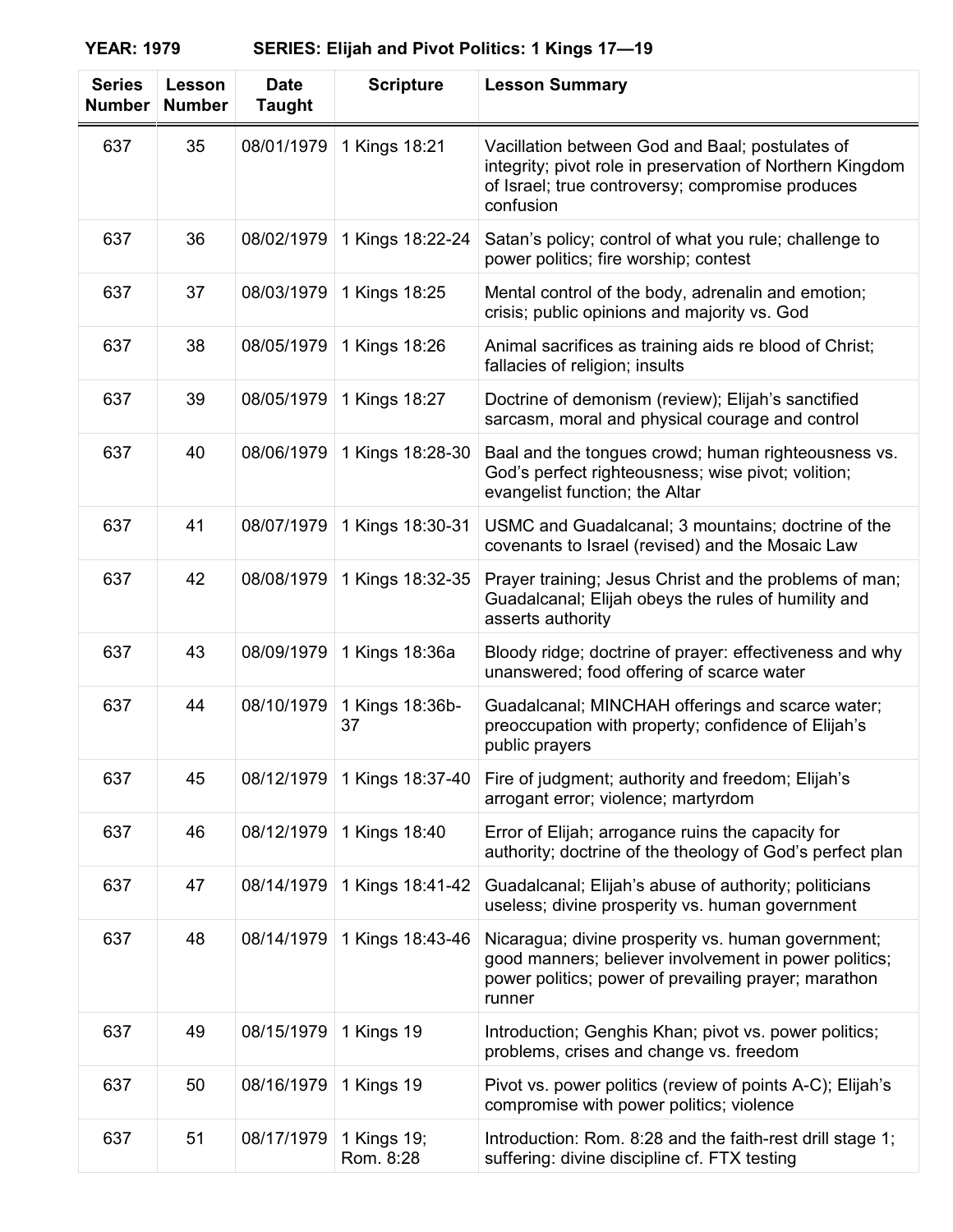| <b>Series</b><br><b>Number</b> | Lesson<br><b>Number</b> | <b>Date</b><br><b>Taught</b> | <b>Scripture</b>             | <b>Lesson Summary</b>                                                                                                                                               |
|--------------------------------|-------------------------|------------------------------|------------------------------|---------------------------------------------------------------------------------------------------------------------------------------------------------------------|
| 637                            | 52                      | 08/19/1979                   | Rom. 8:29;<br>1 Cor. 10:13   | Plan of God rationale; foreknowledge and<br>predestination; testing cf. divine discipline + recovery                                                                |
| 637                            | 53                      | 08/19/1979                   | Rom. 8:30a                   | Pleasing God vs. pleasing people; plan of God<br>rationale: elected to privilege and imputation of +R                                                               |
| 637                            | 54                      | 08/20/1979                   | 1 Cor. 10:13                 | Testing cf. divine discipline for sin: use of the faith-rest<br>drill with known Bible doctrine turns discipline to<br>blessing                                     |
| 637                            | 55                      | 08/21/1979                   | Rom. 8:28a                   | Boxing; "Faith" in faith-rest; discipline or test?;<br>application of essence of God; divine love cf.<br>anthropopathisms                                           |
| 637                            | 56                      | 08/22/1979                   | Rom. 8:28b                   | Essence of God rationale review; "all things" = $X+Y+Z$ ;<br>intrinsic good (AGATHOS); imputations                                                                  |
| 637                            | 57                      | 08/23/1979                   | Prep School<br>Policies      | No divine blessing for working for God or people;<br>application of J1 and J2; bitterness                                                                           |
| 637                            | 58                      | 08/24/1979                   | Rom. 8:29a                   | Spiritual crutches; mistakes; discouragement; doctrine<br>of the divine attribute of knowledge                                                                      |
| 637                            | 59                      | 08/26/1979                   | Rom. 8:29b-30                | Application of Faith-rest 3 (faith-rest drill) to discipline<br>and testing; computer printouts of the divine decrees                                               |
| 637                            | 60                      | 08/26/1979                   | Rom. 8:30b-31                | Discouraged Marines & believers; principle of<br>A FORTIORI; divine blessing booster from justification<br>and glorification; doctrinal conclusions from rationales |
| 637                            | 61                      | 08/27/1979                   | Rom. 8:21a                   | Faith-rest 3 and rebound; J1 and J2; A FORTIORI<br>super-charger and +R logistical grace; divine integrity<br>vs. love                                              |
| 637                            | 62                      | 08/28/1979                   | Rom. 8:32b                   | Berachah policy; nothing free; prosperity from the laws<br>of divine establishment; foreign customs; A FORTIORI<br>of divine blessing                               |
| 637                            | 63                      | 08/29/1979                   | 1 Kings 19:1                 | Failures, authority and capacity; Ahab and Jezebel;<br>Elijah in power politics; just and evil violence                                                             |
| 637                            | 64                      | 08/30/1979                   | Matt. 26:52                  | Crusaders vs. privacy; capacity for authority; violence:<br>pivot vs. power politics; criminal mind                                                                 |
| 637                            | 65                      | 08/31/1979                   | 1 Kings 19:2;<br>Matt. 26:52 | UMT; capacity for authority; Elijah's impulsive arrogant<br>abuse of authority, weakness to intimidation by Jezebel                                                 |
| 637                            | 66                      | 09/02/1979                   |                              | Criminal mind; capacity for spiritual and temporal<br>authority; from pivot to power politics; distraction from<br>Bible doctrine by power; evil                    |
| 637                            | 67                      | 09/02/1979                   | 1 Kings 19:3                 | Institutional arrogance; Jezebel's strategy and counter-<br>attack and Elijah's failure; doctrine of fear                                                           |